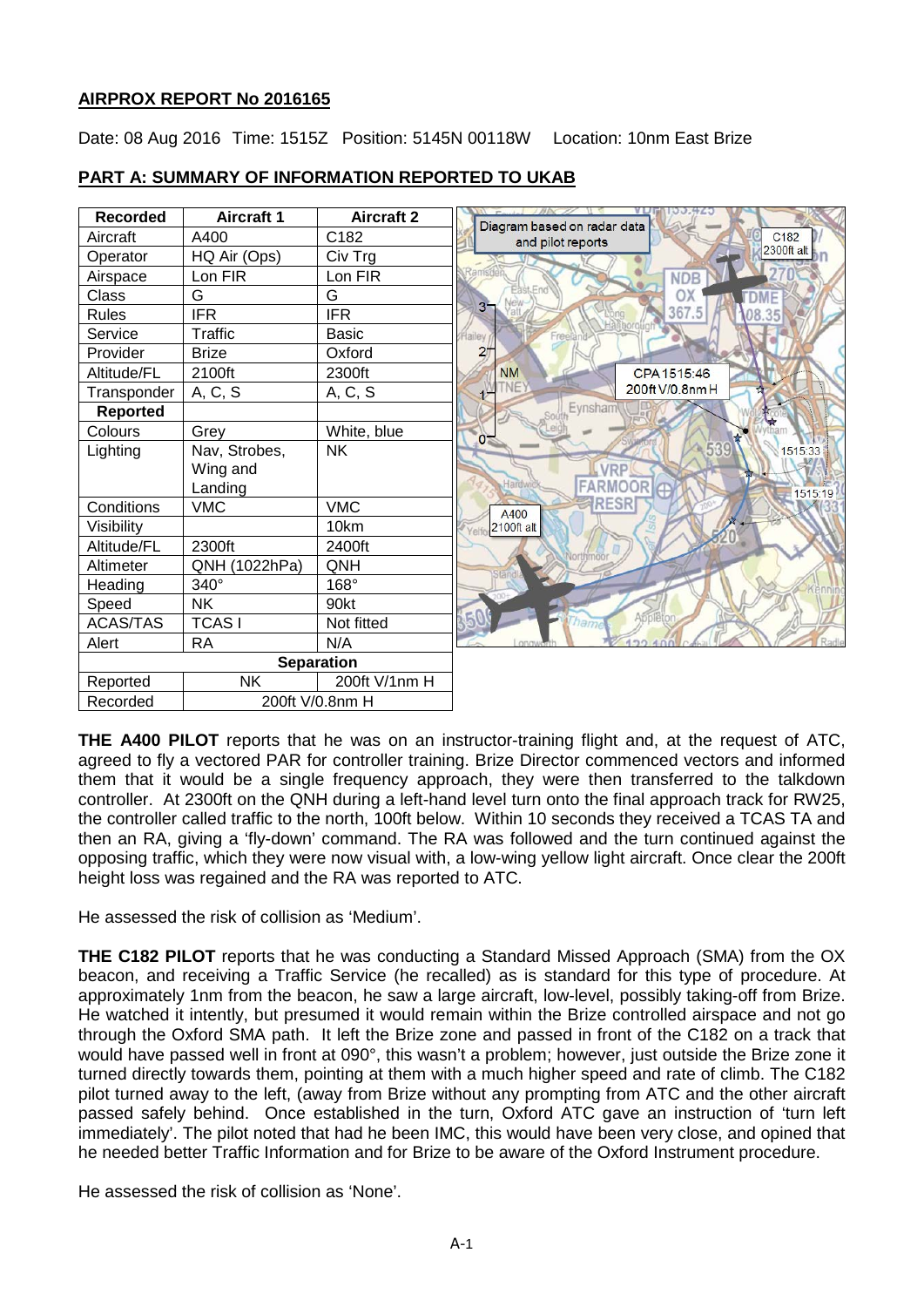**THE BRIZE DIRECTOR** reports vectoring the A400 for a PAR. At the end of the downwind leg he gave the pilot a turn onto a heading of 340° for base leg, the rate of turn was slower than he had anticipated, meaning that the aircraft approached the edge of the Brize zone. He gave Traffic Information on an aircraft wearing an Oxford squawk and operating 1.5nm east of the Brize zone. He instructed the A400 to continue the turn onto an inbound heading to turn away from the traffic. At this point, the pilot called visual with the other aircraft and reported that he had received an RA against it. The controller believed that although further east than he intended, the A400 had remained within the Brize CTR (albeit right on the edge). As such, the pilot was receiving a Radar Control Service and thus deemed separated from aircraft outside the CTR. With hindsight, he thought he should have anticipated the slow rate of turn and instructed a turn onto base leg sooner to keep a greater distance from the traffic outside the zone.

He perceived the severity of the incident as 'Medium'.

**THE BRIZE SUPERVISOR** reports that he was observing the director when the A400 was turned onto base leg. He reminded the controller that slightly early turns were required for A400 due to their known slow rate of turn, and asked the controller to call the traffic just departing Oxford RW19. The controller did this, and shortly afterwards the A400 called visual with the traffic and reported a TCAS RA but did not state if descending or climbing. There was no mention of an Airprox on the frequency.

### **Factual Background**

The weather at Brize was recorded as follows:

METAR EGVN 081450Z 28008KT CAVOK 20/05 Q1022 BLU NOSIG=

| <b>From</b> | To         | <b>Speech Transcription</b>                                | <b>Time</b> |
|-------------|------------|------------------------------------------------------------|-------------|
| <b>DIR</b>  | A400       | [A400 c/s] turn left heading three four zero degrees.      | 15:14:29    |
| A400        | <b>DIR</b> | Left three four zero degrees [A400 c/s].                   | 15:14:32    |
| <b>DIR</b>  | A400       | [A400 c/s] traffic north three miles tracking south east   | 15:14:59    |
|             |            | indicating one hundred feet below.                         |             |
| A400        | <b>DIR</b> | [A400 c/s]                                                 | 15:15:06    |
| <b>DIR</b>  | A400       | [A400 c/s] turn left heading two eight zero degrees.       | 15:15:16    |
| A400        | <b>DIR</b> | Left two eight zero degrees [A400 c/s].                    | 15:15:20    |
| <b>DIR</b>  | A400       | Two eight zero degrees.                                    | 15:15:24    |
| A400        | <b>DIR</b> | Two eight zero degrees [A400 c/s], we are visual with that | 15:15:25    |
|             |            | traffic.                                                   |             |
| <b>DIR</b>  | A400       | [A400 c/s] roger.                                          | 15:15:27    |
| A400        | <b>DIR</b> | [A400 c/s] for the record that was an RA.                  | 15:15:37    |
| <b>DIR</b>  | A400       | [A400 c/s] roger report ready for further turns.           | 15:15:41    |
| A400        | <b>DIR</b> | Wilco.                                                     | 15:15:44    |

Portions of the tape transcripts between the A400 and Brize Director are below:

# **Analysis and Investigation**

# **CAA ATSI**

The A400 was being vectored by Brize Norton for a Precision Approach Radar (PAR) at Brize Norton. The C182 was in the climb-out from Oxford Airport, on its own navigation to the OX NDB hold for a procedural ILS to RW19 with Oxford Radar and receiving a Basic Service.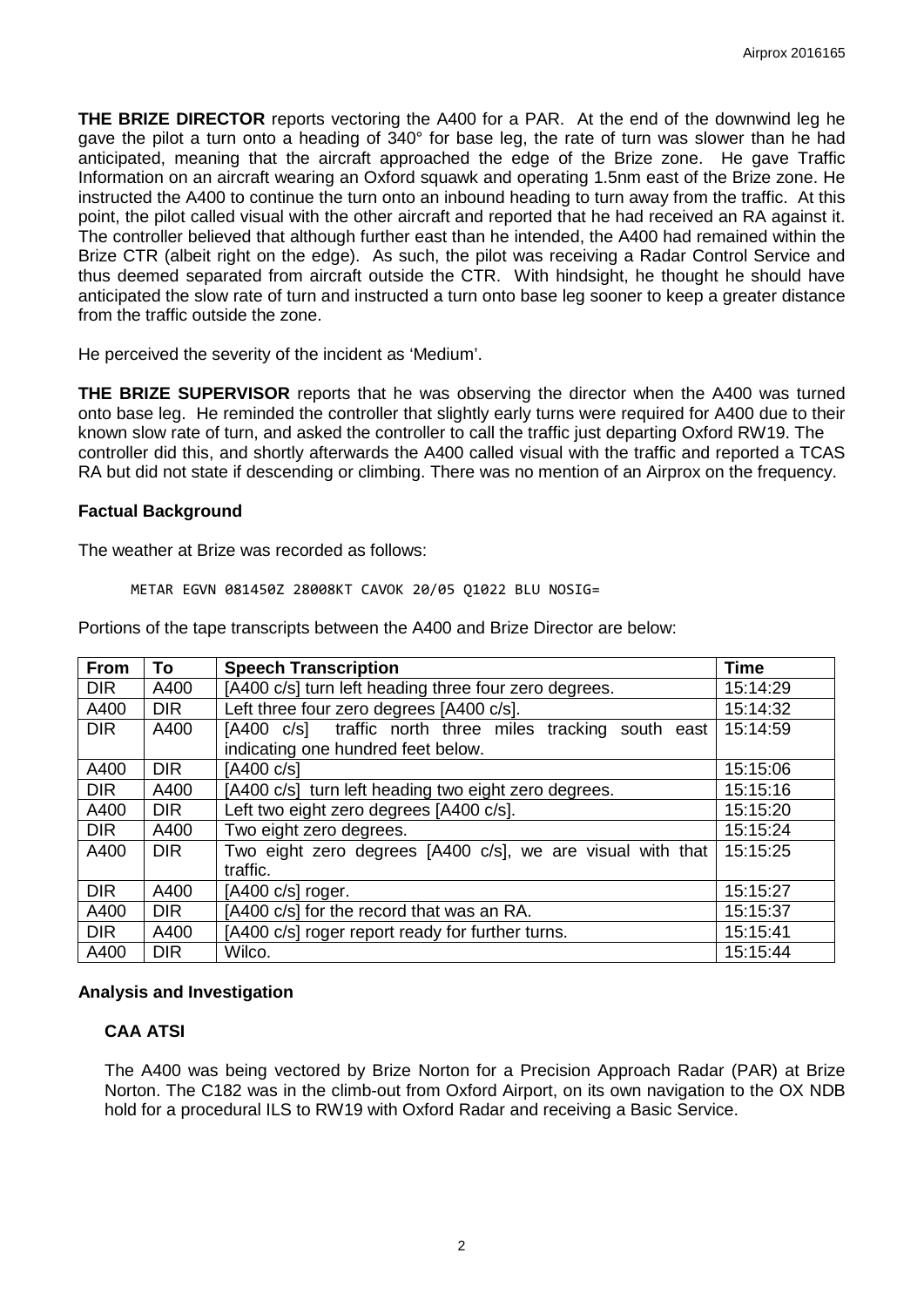At 1515:23 the C182 was instructed to climb to altitude 3500ft for the hold (Figure 1).



Figure 1 – 1515:23

At 1515:33, the Oxford radar controller instructed the C182 to make an immediate left turn but with no advice on a heading to fly, Traffic Information was then passed, advising the C182 pilot that there was traffic opposite direction to, and at the same level as themselves. The pilot of the C182 immediately reported visual with that traffic (Figure 2).



Figure 2 – 1515:33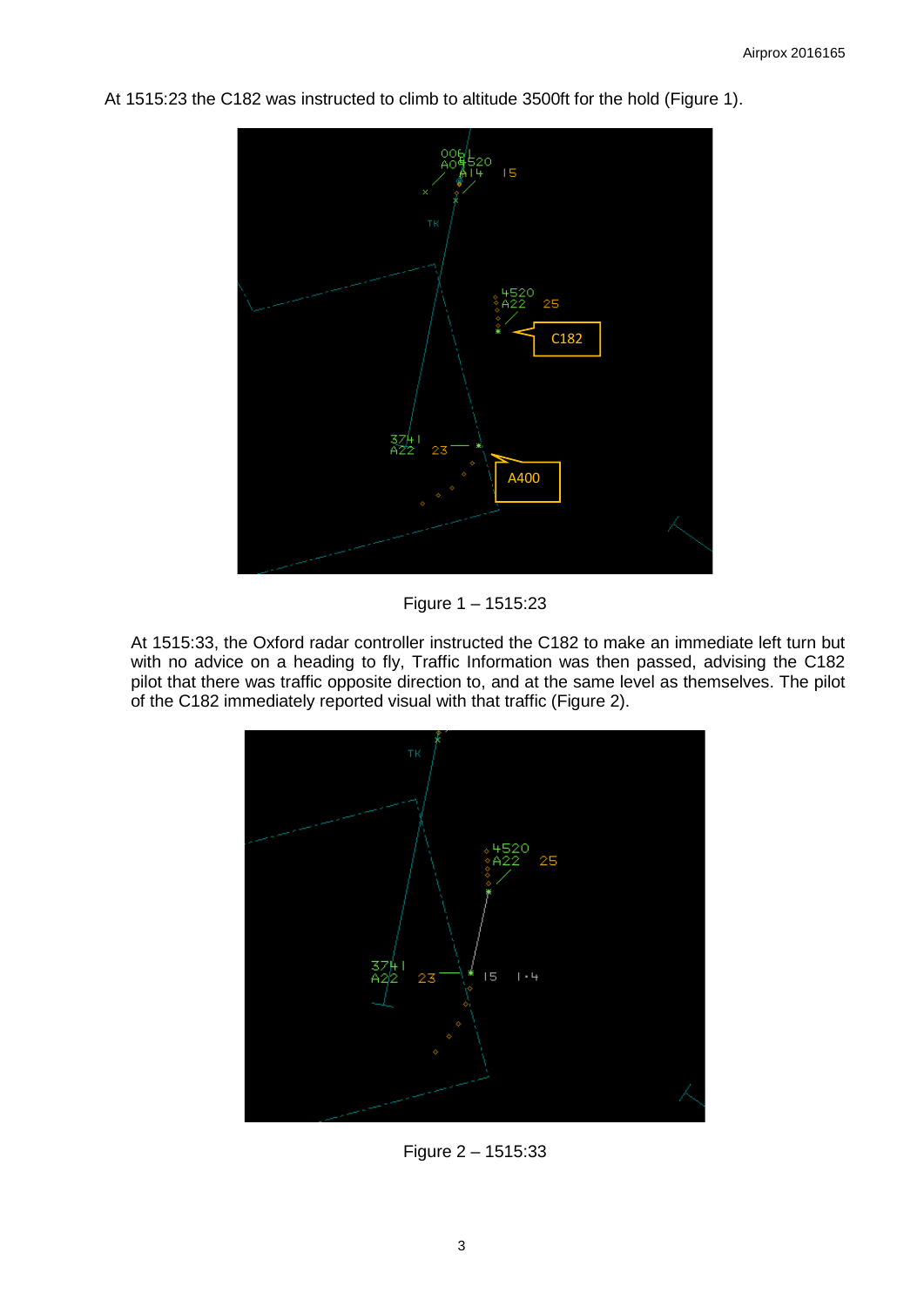CPA took place at 1515:42, with the aircraft separated by 0.8nm laterally and 200ft vertically.



Figure 3 – 1515:42

The Oxford controller stated that they had been fully aware of the presence of the A400, but had expected it to remain inside the Brize Norton CTA. In accordance with the Letter of Agreement between Oxford and Brize Norton ATC:

*Traffic Information (TI) will not routinely be passed between the units if their aircraft are squawking Mode A and C; if Mode A or Mode C is not available controllers will endeavour to pass timely TI.* 

The Oxford controller took action as they believed that a definite risk of collision existed.

CAP774 states that under a Basic Service:

*If a controller/ FISO considers that a definite risk of collision exists, a warning shall be issued to the pilot (SERA.9005(b)(2) and GM1 SERA.9005(b)(2)).* 

*Whether traffic information has been provided or not, the pilot remains responsible for collision avoidance without assistance from the controller.* 

and;

*Deconfliction is not provided under a Basic Service. If a pilot requires deconfliction advice outside controlled airspace, Deconfliction Service shall be requested. A controller shall make all reasonable endeavours to accommodate this request as soon as practicable*

# **Military ATM**

At 1514:41 (Figure 4), the A400 was downwind in the radar training circuit at 2300ft on the Brize QNH and had just been given (1514:29) a base leg turn by the controller onto a heading of 340°. Note that the replay indicates the A400 had not yet initiated the turn. The C182 is tracking southsoutheast simulating a missed approach.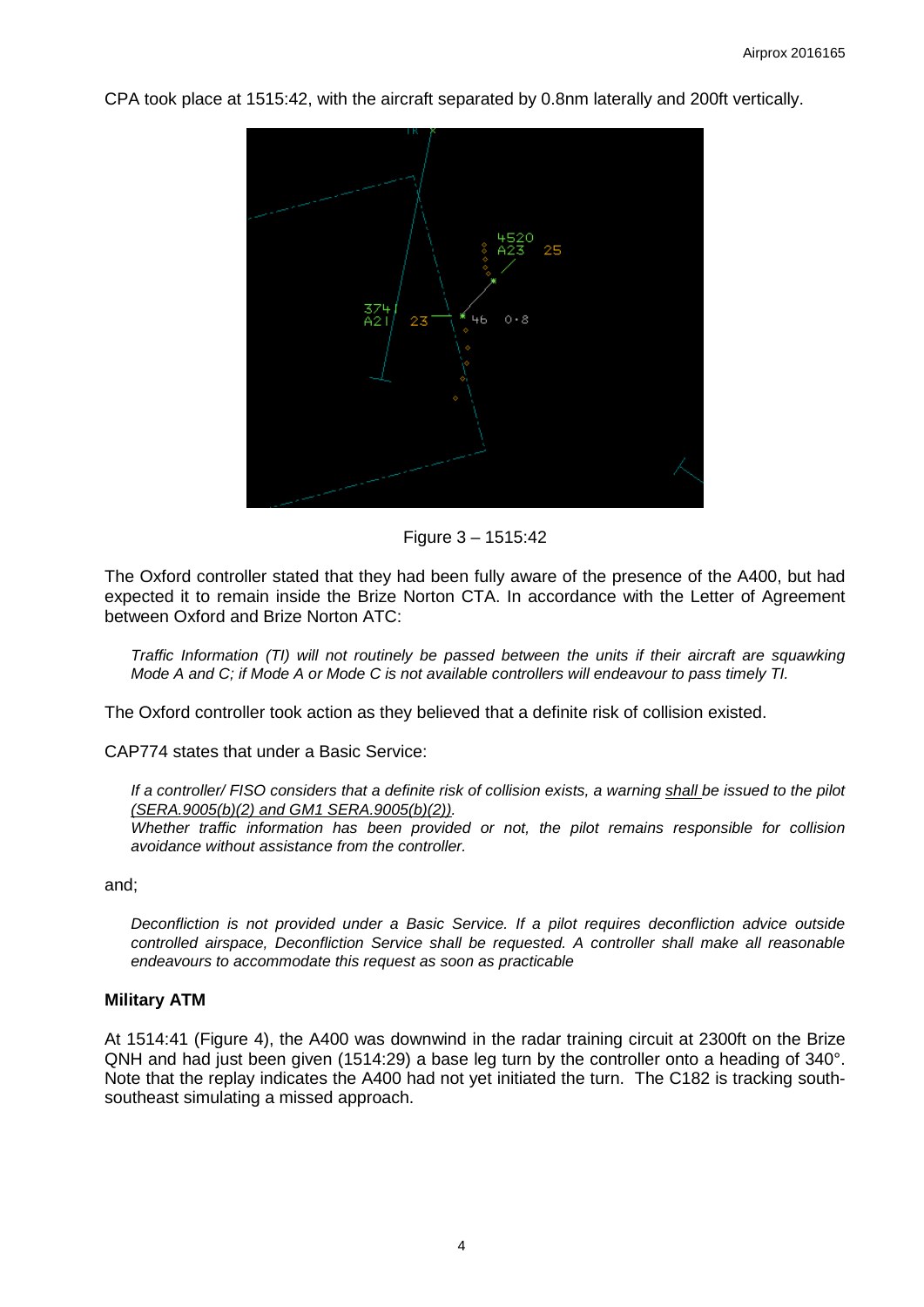

Figure 4: Geometry at 1514:41 (A400 squawking 3741; C182 squawking 4520).

At 1515:01 (Figure 5), the A400 is in the left turn and the controller passes Traffic Information on the C182 *'traffic north three miles tracking south east indicating one hundred feet below'.* The A400 is still within the Brize Norton CTR.



Figure 5: Geometry at 1515:01 (A400 squawking 3741; C182 squawking 4520).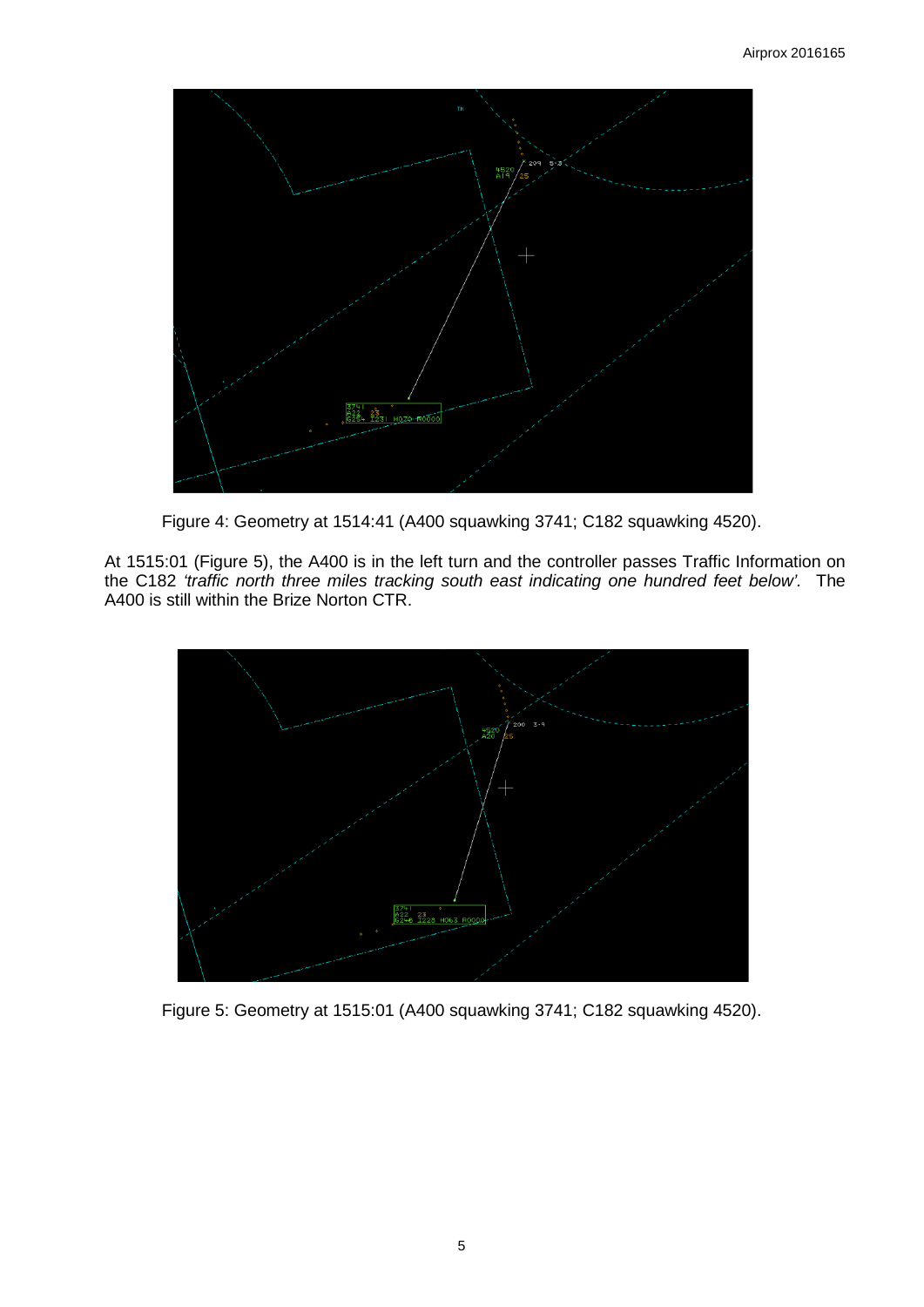At 1515:15 (Figure 6), the controller gave the A400 a further left turn onto a heading of 280° for positioning for the PAR.



Figure 6: Geometry at 1515:15 (A400 squawking 3741; C182 squawking 4520).

At 1515:29 (Figure 7), A400 pilot calls visual with the C182. The radar replay shows that 1.8nm lateral separation exists with the aircraft at co-altitude. The A400 is still in the left hand turn and is outside the Brize Norton CTR.



Figure 7: Geometry at 1515:29 (A400 squawking 3741; C182 squawking 4520).

At 1515:44 (Figure 8), the aircraft are at CPA of 0.8nm lateral separation and 200ft vertical separation. The A400 pilot responded to a TCAS RA descent and continued his left turn, whilst the C182 turned left, away from the A400.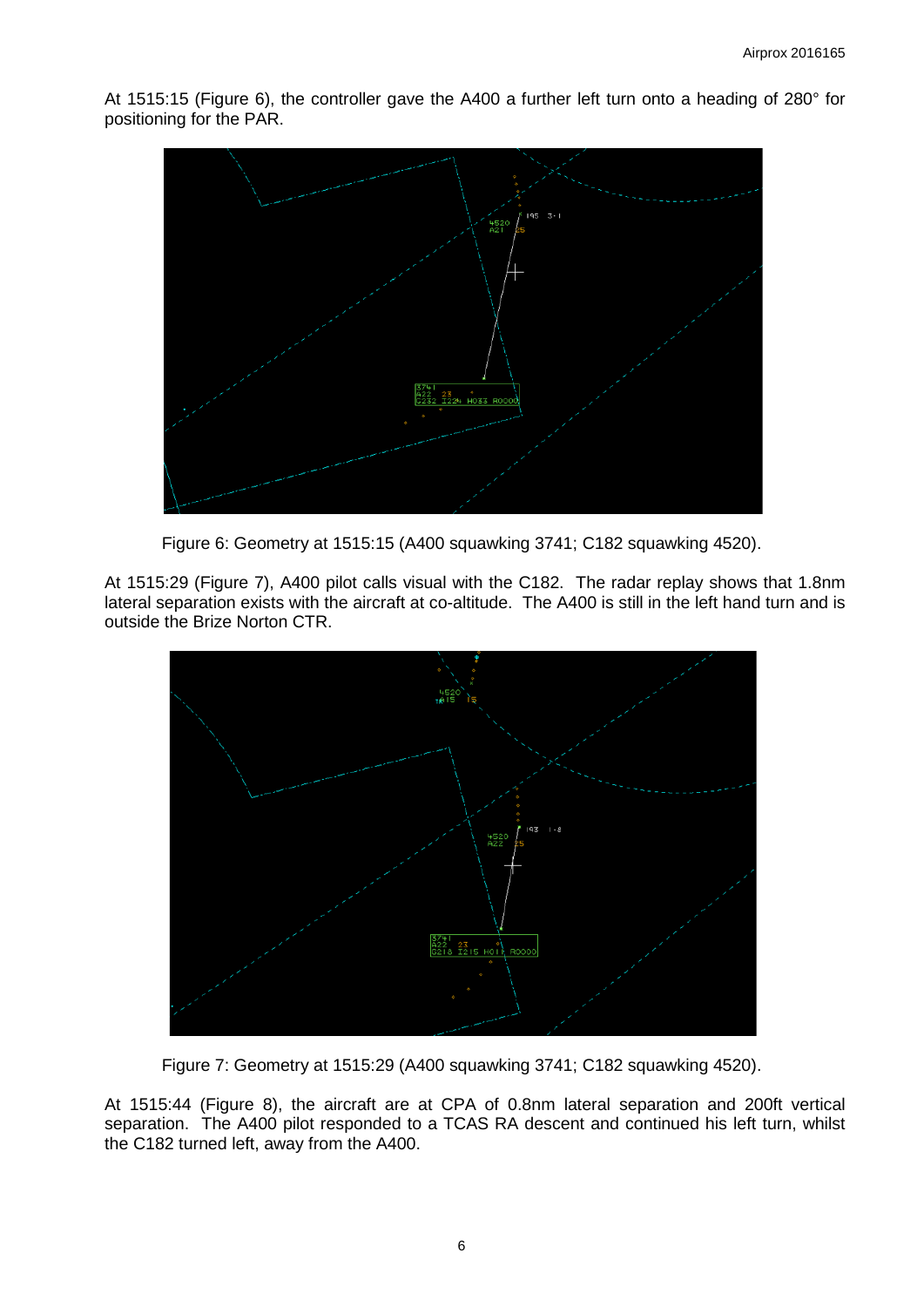

Figure 8: Geometry at 1515:44 (A400 squawking 3741; C182 squawking 4520).

The C182 pilot reported conducting an SMA at Oxford, he reported receiving a Traffic Service from Oxford. The pilot had sighted a large aircraft, low-level, possibly taking off from Brize when they were about 1 mile from the (Oxford) beacon. The pilot reported watching this aircraft intently and assuming that it would not go through the Oxford SMA (radar replays show the A400 did not go through the SMA track, but was in close proximity). The pilot reported the aircraft turning towards them and so they turned away to the left. A subsequent operating authority investigation, using RT recordings, identified the C182 was actually receiving a Basic Service. It also indicated the pilot was instructing with a student 'under the hood'. The instructor assessed that there was no risk of collision.

The A400 pilot reported accepting to fly a PAR for controller training. The Brize Director commenced vectors following a Bravo departure from the field. At 2300ft (Brize QNH 1022), and during a left-hand turn onto final approach track for RW25, the controller passed Traffic Information on traffic to the north, 100ft below. Within approximately 10 seconds a TA, then RA was triggered giving a fly-down command. The RA was followed and the pilot continued the turn against the opposing traffic. The pilot reported the perceived severity as medium.

The Brize Norton controller reported vectoring for a PAR. At the end of the downwind leg they turned the aircraft onto a heading of 340° to initiate a base leg. The controller reported the rate of turn was slower than they had anticipated, meaning the aircraft approached the edge of the Brize CTR. The controller called traffic (wearing an Oxford squawk) to the A400 pilot and then continued the aircraft's turn onto an inbound heading to continue to take it away from the traffic. The controller reported the perceived severity as medium.

Inside the CTR, the A400 was under Radar Control, outside of the CTR the aircraft was receiving a Traffic Service [UKAB Note: although the fact that the A400 was effectively under a Traffic Service was not formally agreed with the pilot, Brize Norton procedures are such that this is the default assumption if an aircraft exits the CTR]. CAP 774 states:

*'When providing headings/levels for the purpose of positioning and/or sequencing or as navigational assistance, the controller should take into account traffic in the immediate vicinity based on the aircraft's relative speeds and closure rates, so that a risk of collision is not knowingly introduced by the instructions passed. However, the controller is not required to achieve defined deconfliction minima and pilots remain responsible for collision avoidance even when being provided with headings/levels by ATC'.*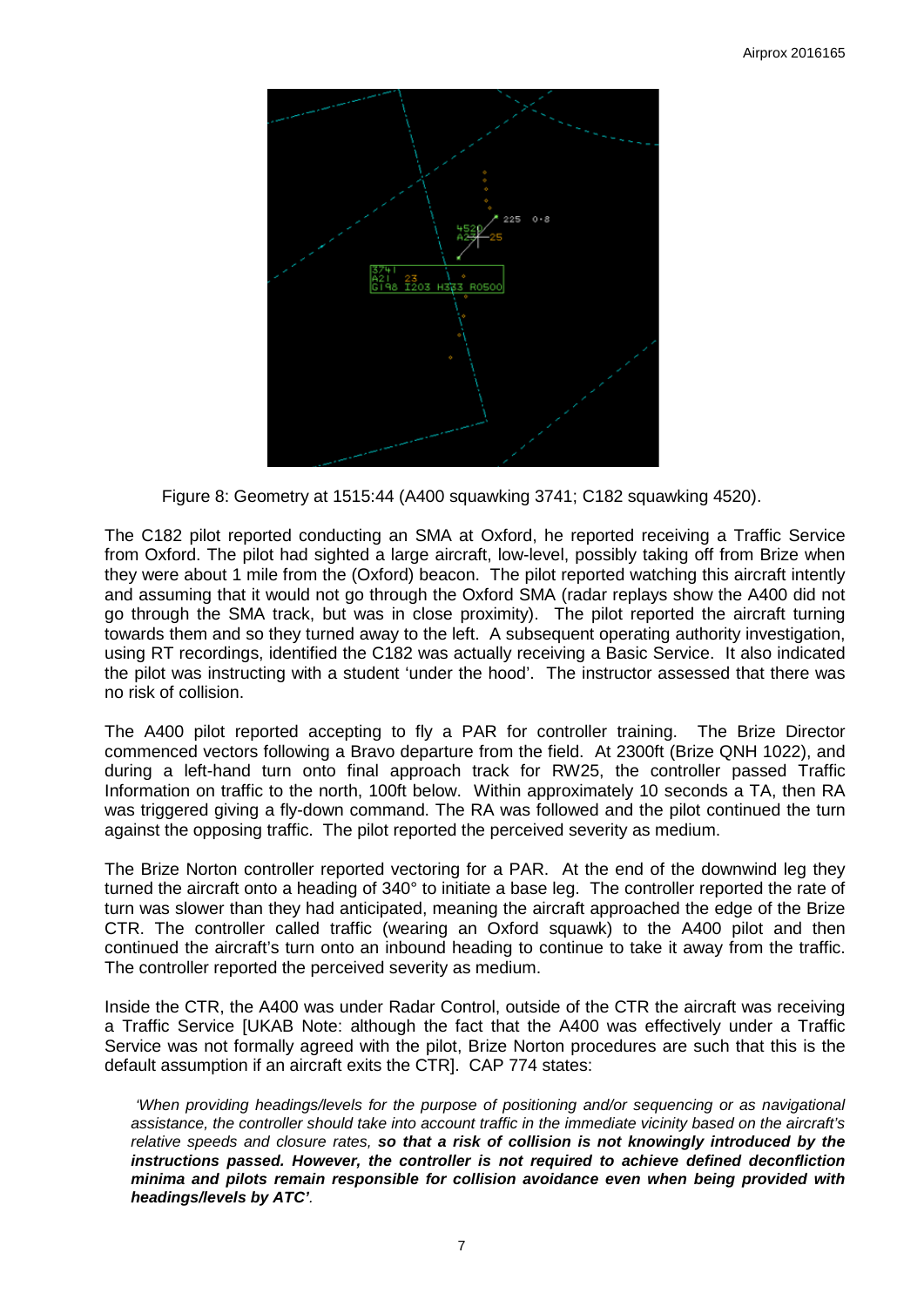In this instance, the controller was turning the aircraft inbound for a PAR; the allocated turns were not directed towards the C182 and were not going to introduce a risk of collision. The controller turned the aircraft onto a baseleg heading and there was a delay between the instruction and the aircraft turning, this led to the A400 extending slightly further than expected. A further left turn was issued to continue the aircraft onto its final approach heading and away from the C182; at no stage would collision have been likely.

Brize Norton is situated within the Oxford Area of Intense Aerial Activity (AIAA), a busy piece of airspace for GA where aircraft routinely fly in and around the Brize Norton CTR, often close to the edges. The Brize Norton CTR is established to protect military aircraft in the final stages of flight; however the shape and size of the CTR is not necessarily sufficient to encompass all stages of vectoring in the radar training circuit (RTC). With large military aircraft, rates of turn can vary significantly, especially between different types, of which Brize Norton operates many. It would be unviable for a controller to keep all aircraft types within the CTR at all times during vectoring in the RTC, and, given that the airspace outside is Class G, this offers the freedom to manoeuvre. CPA was calculated as 0.8nm; if the A400 had remained inside the CTR this would have been 1nm, not significantly further lateral separation to that which existed at CPA.

The Brize Norton and London Oxford Airport LOA details departures and the missed approach procedure for RW19:

### **Departures**

Twin-piston and single-engine aircraft. The performance characteristics of single- and twinengine aircraft, together with Oxford based single-engine turbo-prop aircraft allow the aircraft to depart and remain outside the BZN CTR.

### **Missed App RW19**

j. The Standard Missed Approach Procedure (SMAP) for RW19 involves a climb out straight ahead until passing 1000ft and then a turn to track 169 deg. The SMAP is utilised for aircraft procedurally climbing out for further approaches as well as for aircraft electing to go around due unstable approach or other phenomenon. **If a turbo-prop or jet aircraft goes around it is highly likely to enter the BZN CTR uncoordinated and could conflict with RW25 inbounds. In the unlikely event of a go-around the Oxford controller is to notify BZN App ASAP and issue any conflict resolution instructions that may be necessary**. Initial instructions should aim to achieve the maximum separation possible in either or both the vertical and lateral plane.

The C182 is a single engine aircraft and so the Oxford controller, under the LOA, would not have spoken to Brize to notify them. That, coupled with the C182 believing they were under a Traffic Service when in fact they were receiving a Basic Service, led to the C182 pilot receiving no Traffic Information on the A400.

This Airprox highlights three effective barriers. The C182 pilot reported being visual with the A400 throughout the incident, the A400 pilot was passed Traffic Information on the C182 allowing them to visually acquire the C182 at 1.8nm, and TCAS was effective in providing the A400 pilot an RA against the C182. In this instance the delayed turn of the A400 as it was being turned for the PAR contributed to its close proximity with the C182.

London Oxford Airport and Brize Norton are both in the process of producing an Airspace Change Proposal (ACP) which may allow for engagement on new procedures and ways of working.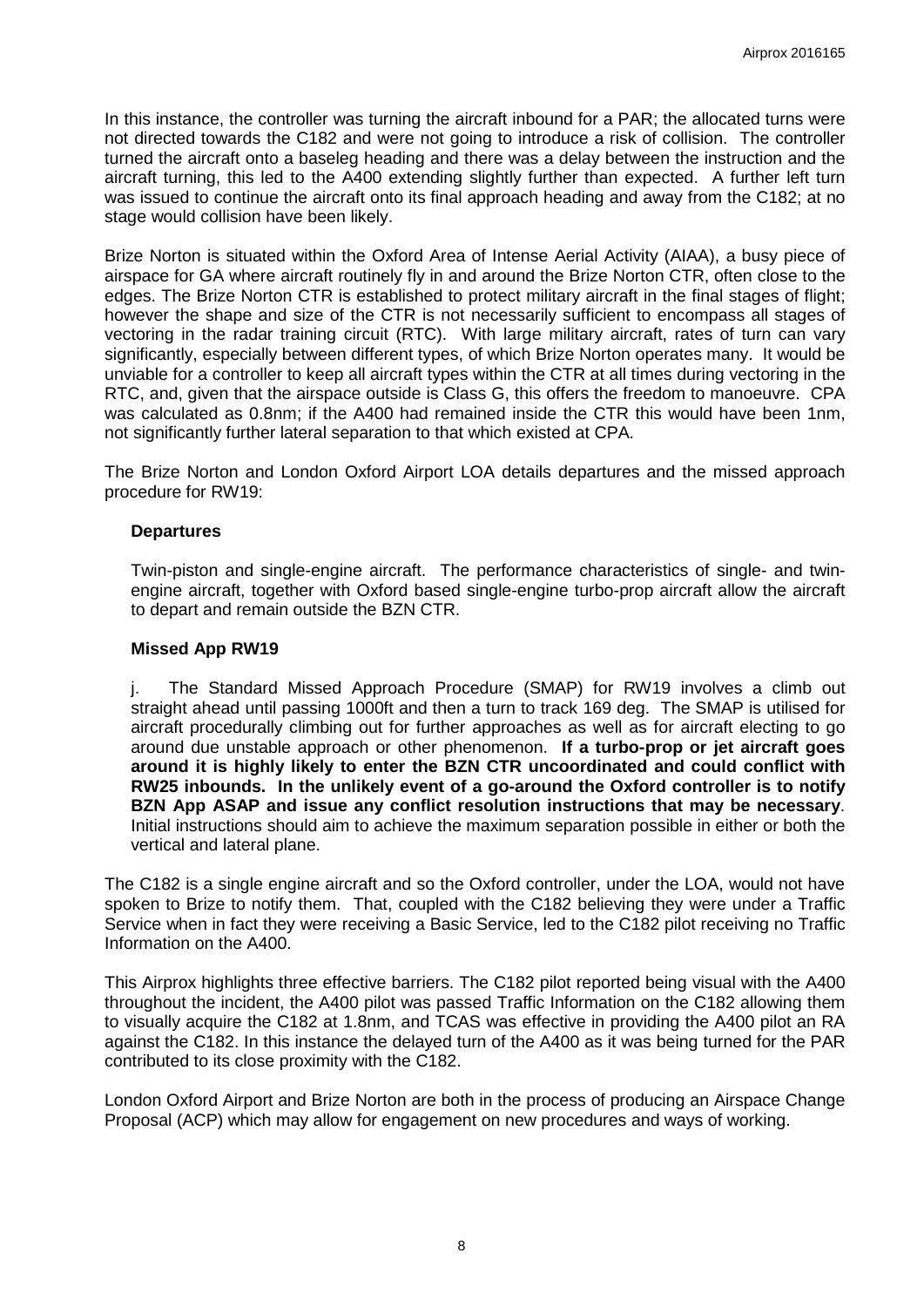### **UKAB Secretariat**

The A400 and C182 pilots shared an equal responsibility for collision avoidance and not to operate in such proximity to other aircraft as to create a collision hazard<sup>[1](#page-8-0)</sup>. If the incident geometry is considered as head-on or nearly so then both pilots were required to turn to the right<sup>[2](#page-8-1)</sup>. However, in instance a left turn meant that both pilots were able to continue with their approaches to their respective airfields.

### **Comments**

#### **HQ Air Command**

Whilst the fact that radar replays show that Brize Norton ATC had allowed the A400 to drift fractionally outside the Brize Norton CTR, meaning that the conflict was in Class G airspace, several barriers were available to ensure separation was maintained; the look out of both pilots, Traffic Information from Brize Norton to the A400, a call from the Oxford controller (despite the Basic Service) to the C182 and the TCAS on the A400. It is difficult to ascertain whether it was the C182's avoiding action or the A400's reaction to the RA which came first; however, both actions would have the same desired effect.

The fact that the A400 had just been given instructions to turn left (away from the C182) and the C182 had already been instructed to climb to 3500' meant that the CPA was never likely to have been less than the 0.8nm recorded.

### **C182 Operating Authority**

This was a conflict in Class G airspace between a C182 training flight, conducting an IFR missed approach procedure under an ATS from Oxford ATC, and a large transport aircraft which exited the Brize Norton CTR and turned into conflict with the Oxford instrument traffic. The C182 instructor had been watching the other aircraft, (the student was 'under the hood') and assessed from its original track that it would pass clear ahead. When the other aircraft turned towards and into conflict, the intructor took control and turned to avoid. The instructor assessed that there was no risk of collison and there was no indication on the RT at the time that an Airprox had been filed. We were alerted by the UKAB 10 days after the event and subsequently able to identify the crew involved.

We conclude from interviewing the instructor and from his subsequent report (above) that this 'open-FIR' conflict was resolved in the first instance by the visual detection and manoeuvre initiated by the C182 instructor. A subsequent instruction from the Oxford controller to 'turn immediately' acted as an additional saftety barrier. Although the C182 instructor's recollection was that he was on a Traffic Service at the time (which iaw the UKAIP is the standard service provision at Oxford during the promulgated radar hours) local discussion with Oxford ATC staff during our internal investigation, with the benefit of RT recordings, shows that a Basic Service was requested and in effect.

Had VMC not prevailed or the instructor not detected the other aircraft visually, the minimum separation distance would have been less and the risk of collision accordingly higher. Our local investigation is, therefore, continuing and would benefit from the other aircraft's intended flight profile. The standard missed approach procedure for Oxford RW19 passes close to the boundary of the Brize Norton CTR. This leaves little time for reaction if an aircraft exits the CTR without prior warning. The Board may, in its deliberation of the circumstances of this Airprox, wish to consider whether the relative positions of the respective civil and military instrument approach procedure tracks for Oxford and Brize Norton were relevant to the circumstances.

l

<span id="page-8-0"></span><sup>1</sup> SERA.3205 Proximity.

<span id="page-8-1"></span><sup>2</sup> SERA.3210 Right-of-way (c)(1) Approaching head-on.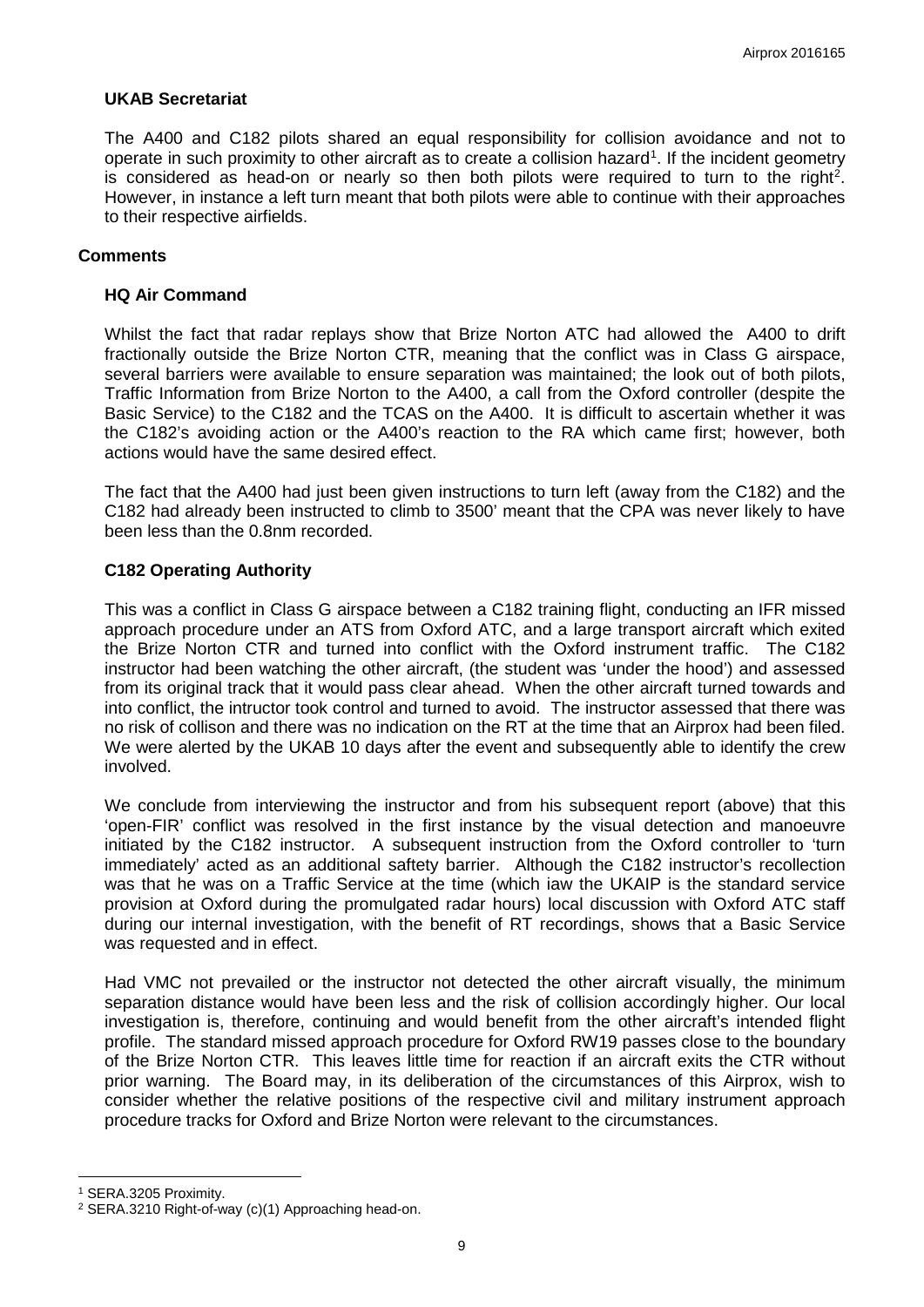### **Summary**

An Airprox was reported when a A400 and a C182 flew into proximity at 1515 on Monday  $8<sup>th</sup>$  August 2016. Both pilots were operating under IFR in VMC, the A400 pilot in receipt of a Radar Control Service from Brize and the C182 pilot in receipt of a Basic Service from Oxford.

## **PART B: SUMMARY OF THE BOARD'S DISCUSSIONS**

Information available consisted of reports from the pilots of both aircraft, transcripts of the relevant RT frequencies, radar photographs/video recordings, reports from the air traffic controllers involved and reports from the appropriate ATC and operating authorities.

The Board first looked at the ATC aspects regarding the A400 in the instrument pattern nominally under a Radar Control Service. Without positive indications from either ATC or his aircraft systems that he had left the CTR, the Board noted that the A400 pilot may not have been aware that he was in Class G airspace and therefore effectively responsible for his own separation. The Board were informed that there was a local order that allowed the Brize Controllers not to have to tell the pilots every time they left controlled airspace if it was to be for a short period of time, and to automatically impose a Traffic Service. Some members thought that this was a highly undesirable procedure given that it assumed that the pilot would know that they had crossed the CTR boundary and that the collision avoidance responsibility had therefore changed to them; in aircraft that were not fitted with moving maps or appropriate navigation systems, the pilots might be completely unaware unless ATC told them. With traffic just outside the CTR, these members thought that a reminder by the controller that the A400 was leaving controlled airspace would have alerted the pilot to the fact that he was now required to take his own separation. Other members thought that this was a red herring in that the A400 was already in the turn when it crossed the line of the Brize CTR and so would never have come closer than it did at CPA anyway because, even if the pilot had been aware that he needed to take his own separation, he would probably have chosen the same turn. Military controller members also opined that, in this incident, the controller didn't think that the A400 had crossed the CTR boundary anyway, and so would not have given a warning. They commented that, contrary to the clear displays used in the analysis of the incident, Brize radar resolution and display limitations meant that the A400 track could easily have been displayed as just within the CTR boundary.

For his part, the Board noted that the A400 pilot had received a TCAS RA to 'fly-down' and, whilst following this RA, had continued on his turn to the NW. Some members questioned whether this was the correct procedure, but they were quickly informed by the airline pilot members that it is perfectly acceptable to continue with a turn as long as the TCAS manoeuvre can also be completed at the same time and the turn is not contrary to the TCAS indications. The Board also noted that, according to the radar replay, the A400 was flying at about 230kts downwind in the radar pattern, and military members confirmed that this was the usual speed for the A400. Pilot members thought this was quite fast for that stage of the pattern and some opined that this was probably one of the reasons why the radius of turn was so large. However, without knowing the detailed operating requirements of the A400, the Board thought that it was unable to make any specific judgement or recommendations regarding this aspect other than to comment that the A400 operators might wish to consider the implications of high pattern speeds and turn radius in what was clearly constricted airspace. Finally, the radar recordings appeared to show that the A400 pilot had delayed his turn after the instruction by ATC (there appeared to be a delay of nearly 30 seconds after the controller had instructed the turn onto 340° before the aircraft manoeuvred). The Board thought that this may also have contributed to the aircraft going outside the CTR.

Turning to the C182 pilot, the Board noted that he was under a Basic Service with Oxford ATC (but thought he was in receipt of a Traffic Service). Although the instructor had seen the A400 well before CPA, with the student 'under the hood' some members thought that the crew would have been better served by specifically confirming or asking for a Traffic Service during their missed approach so that they would have then been confident that they would be given Traffic Information. As it was, the controller did give some deconfliction advice (albeit after the pilot had commenced his own avoiding action), but he was not obliged to, and the Board commended him for doing so. Understandably, the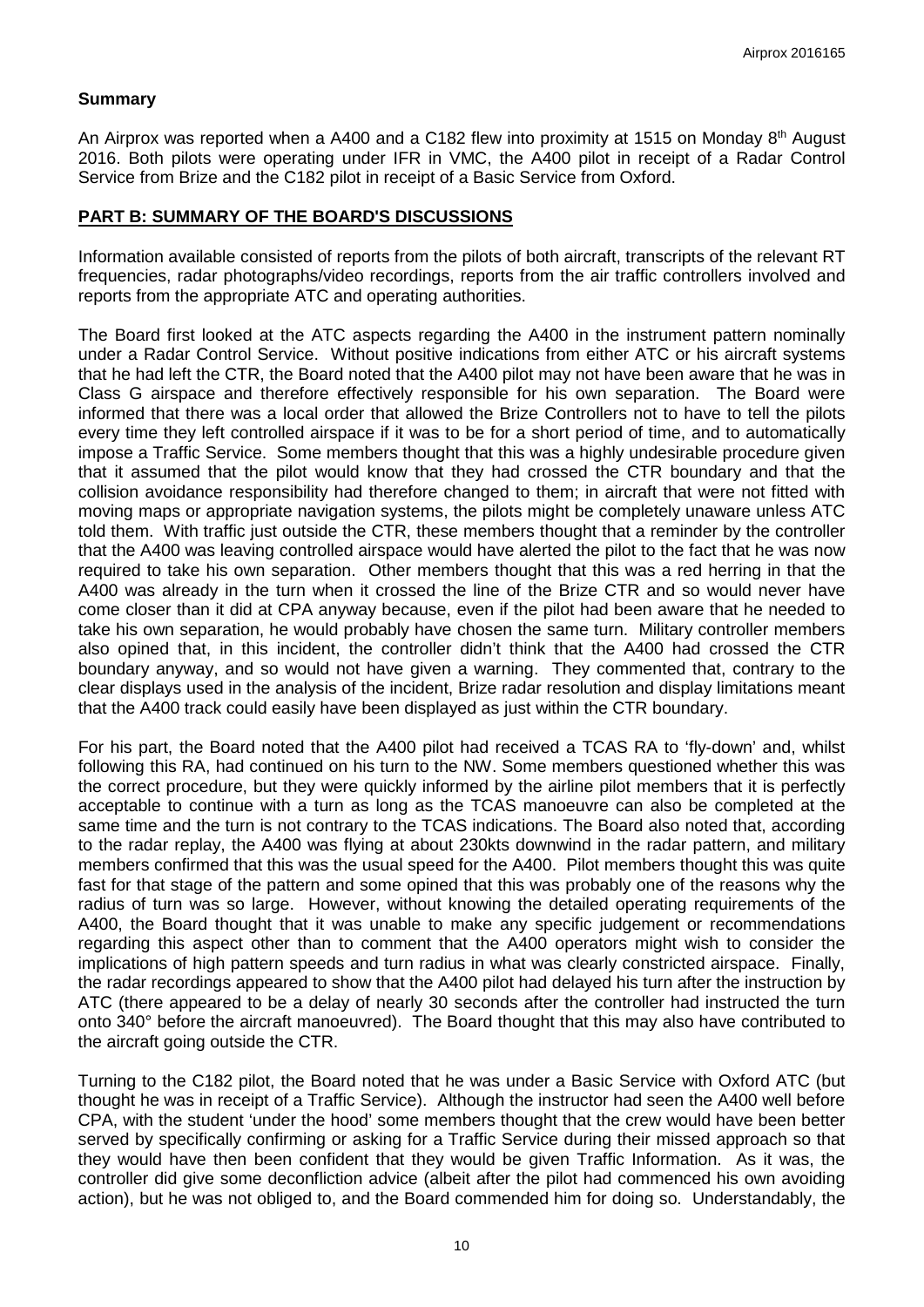C182 pilot had not expected the A400 to leave the Brize CTR, but the Board noted that the Brize controller was perfectly entitled to manoeuvre the aircraft outside the confines of the CTR provided it complied with normal Rules of the Air when doing so. The Board then had a discussion about the proximity of the Oxford Missed Approach Procedure and the Brize radar patterns, and noted that they were very adjacent. Noting that there were Airspace Change Proposals (ACP) in place for both Brize and Oxford, the Board thought that it was not its place to comment on these but hoped that any changes would facilitate for greater cohesion between the two units.

Finally, the Board returned to the role that ATC had played in the Airprox. Noting that the Oxford controller was not required to inform Brize about the C182 according to local agreements, the Board thought that there could have been better liaison between the two units. For his part, the Brize controller thought that the A400 had remained within the confines of the Brize CTR, albeit on the very edge, and the Board again discussed the accuracy of the Brize radar mapping/display. Some civil controllers noted that they generally recommended to their controllers that they do not vector aircraft within 2nm of the edge of controlled airspace. They acknowledged that it was unlikely that Brize would be able to do this given that the radar pattern for large aircraft was so tight against the edge of their CTR. However, they did opine that this left the controllers open to the highly undesirable situation of vectoring aircraft just within the CTR with GA aircraft perfectly at liberty to also fly right up to the other side of the CTR. Although the procedures might deem this to be acceptable on the assumption that the GA aircraft would not penetrate the CTR or that the radar traffic would not exit the CTR, this incident (and others previously) highlighted the fragility of the situation, especially when likely TCAS reactions were taken into account. Controller members also noted that, notwithstanding the comments regarding the promptness of turn of the A400 pilot, the supervisor's comments indicated that he thought that the turn was issued later than was desirable, and that in asking the controller to call the C182 to the A400 pilot, this indicated that he believed the aircraft would leave the lateral limits of the CAS.

In looking at the barriers to mid-air collision relevant to this incident, the Board assessed that the following were key contributory factors:

- **Airspace Design and Procedures** were considered ineffective because the Brize CTR did not stop the A400 from spilling out into Class G airspace, and the Brize/Oxford LOA regarding liaison in such circumstances did not apply to the single-engine C182.
- **ATC Strategic management** and **ATC conflict and detection** were effective barriers because both controllers were able to give traffic information and avoiding action. That being said, there was no **STCA** available so Ground-Based Safety Nets were not effective.
- **Flight Crew Compliance with ATC instructions** was thought to be effective.
- **Flight Crew situational awareness** was only partially effective, because the A400 pilot was not aware that he was outside CAS and that he was therefore responsible for collision avoidance rather than ATC.
- **TCAS** and **See and Avoid** were considered effective.

Finally, the Board looked at the cause and risk of the Airprox. The Board debated for some time whether the A400 pilot or the controller were responsible for the A400's late turn onto the base leg which then took the aircraft outside the CTR. In the end they could not resolve the debate and concluded that the incident was best described simply as a conflict in Class G caused by a late turn onto base leg by the A400. Turning to the risk, and recognising that both pilots had taken timely and effective avoiding action, the Board agreed that there had been no risk of collision and the Airprox was therefore assessed as risk Category C.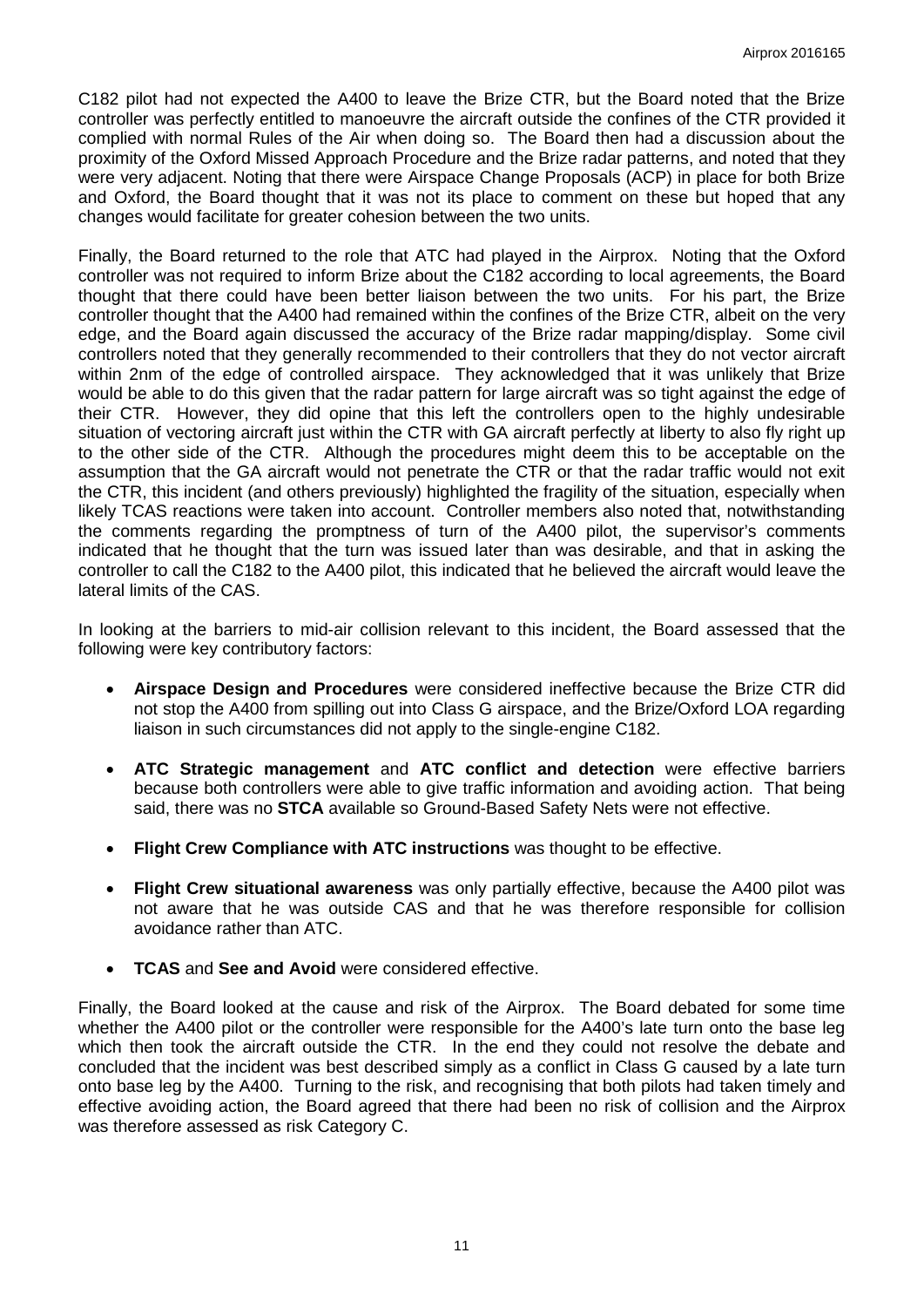# **PART C: ASSESSMENT OF CAUSE AND RISK**

Cause: A conflict in Class G caused by a late turn on to base leg by the A400.

# Degree of Risk: C.

#### Barrier assessment:

Modern safety management processes employ the concept of safety barriers that prevent contributory factors or human errors from developing into accidents. Based on work by EASA, CAA, MAA and UKAB, the following table depicts the barriers associated with preventing mid-air-collisions. The length of each bar represents the barrier's weighting or importance (out of a total of 100%) for the type of airspace in which the Airprox occurred (i.e. Controlled Airspace or Uncontrolled Airspace).<sup>[3](#page-11-0)</sup> The colour of each bar represents the Board's assessment of the effectiveness of the associated barrier in this incident (either Fully Effective, Partially Effective, Ineffective, or Unassessed/Inapplicable). The chart thus illustrates which barriers were effective and how important they were in contributing to collision avoidance in this incident.



|                              |                         | Consequence                                                                                                |            |   |  |
|------------------------------|-------------------------|------------------------------------------------------------------------------------------------------------|------------|---|--|
| <b>Barrier Effectiveness</b> | Non-functional          | Partially                                                                                                  |            |   |  |
|                              |                         | Functional                                                                                                 | Functional |   |  |
| Availability                 |                         |                                                                                                            |            | з |  |
| Completely Unavailable       |                         |                                                                                                            |            | 3 |  |
| Partially Available          |                         | $\overline{2}$                                                                                             | 4          | 6 |  |
| Available                    |                         | 3                                                                                                          | 6          | 9 |  |
| Key:                         |                         |                                                                                                            |            |   |  |
|                              | Effective               |                                                                                                            |            |   |  |
|                              |                         | Partially Effective (If the system was partially available but fully functional score availability as 2.5) |            |   |  |
|                              | Ineffective             |                                                                                                            |            |   |  |
|                              | Unassessed/Inapplicable |                                                                                                            |            |   |  |

<span id="page-11-0"></span>l <sup>3</sup> Barrier weighting is subjective and is based on the judgement of a subject matter expert panel of aviators and air traffic controllers who conducted a workshop for the UKAB and CAA on barrier weighting in each designation of airspace.